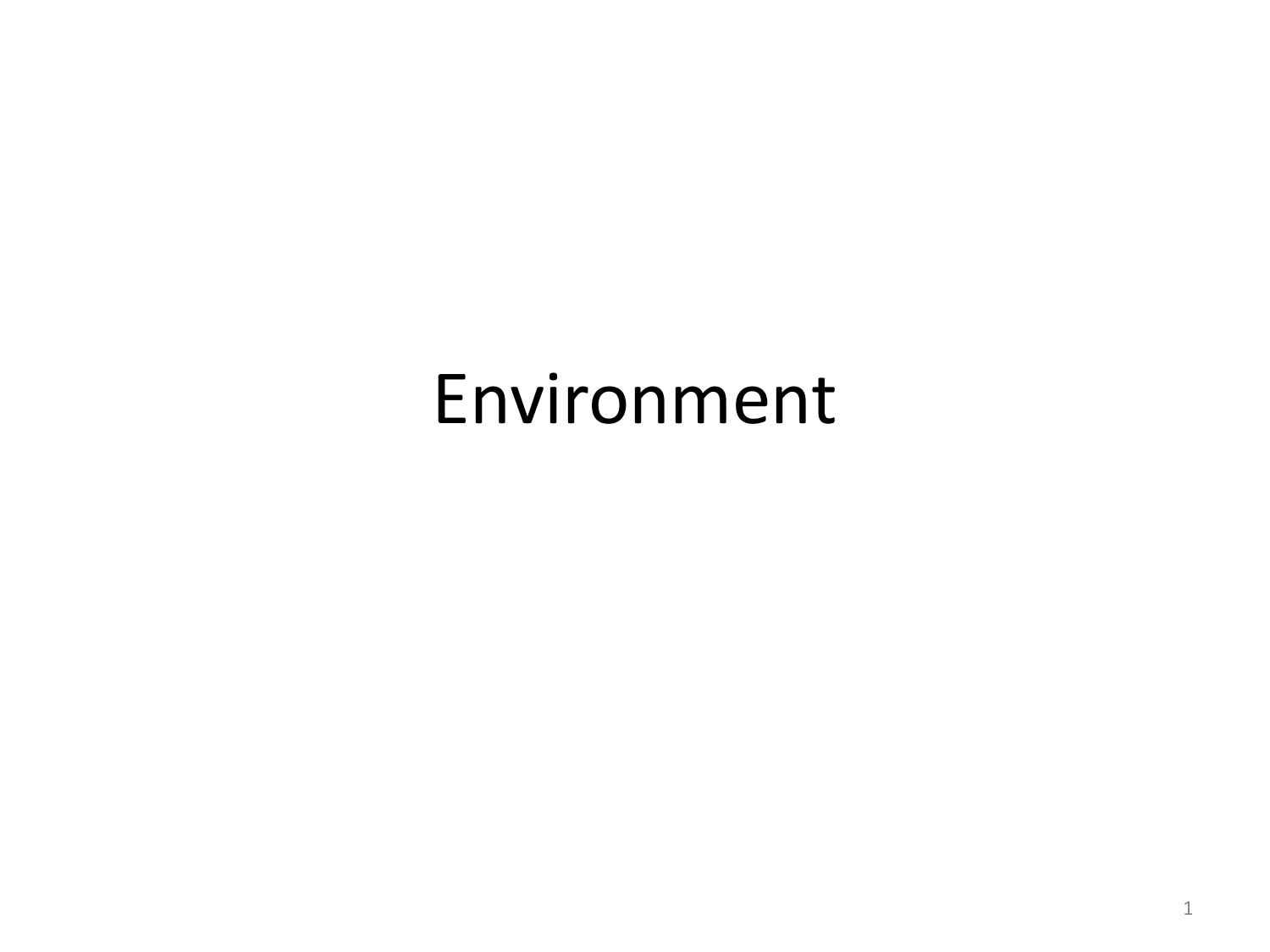- Environment covers all of the external factors affecting an organism.
- All the external factors influencing the life and activities of people, plants, and animals.
- These factors may be other living organisms (biotic factors) or nonliving variables (abiotic factors), such as temperature, rainfall, day length, wind, and ocean currents.
- The interactions of organisms with biotic and abiotic factors form an ecosystem.
- Even minute changes in any one factor in an ecosystem can influence whether or not a particular plant or animal species will be successful in its environment.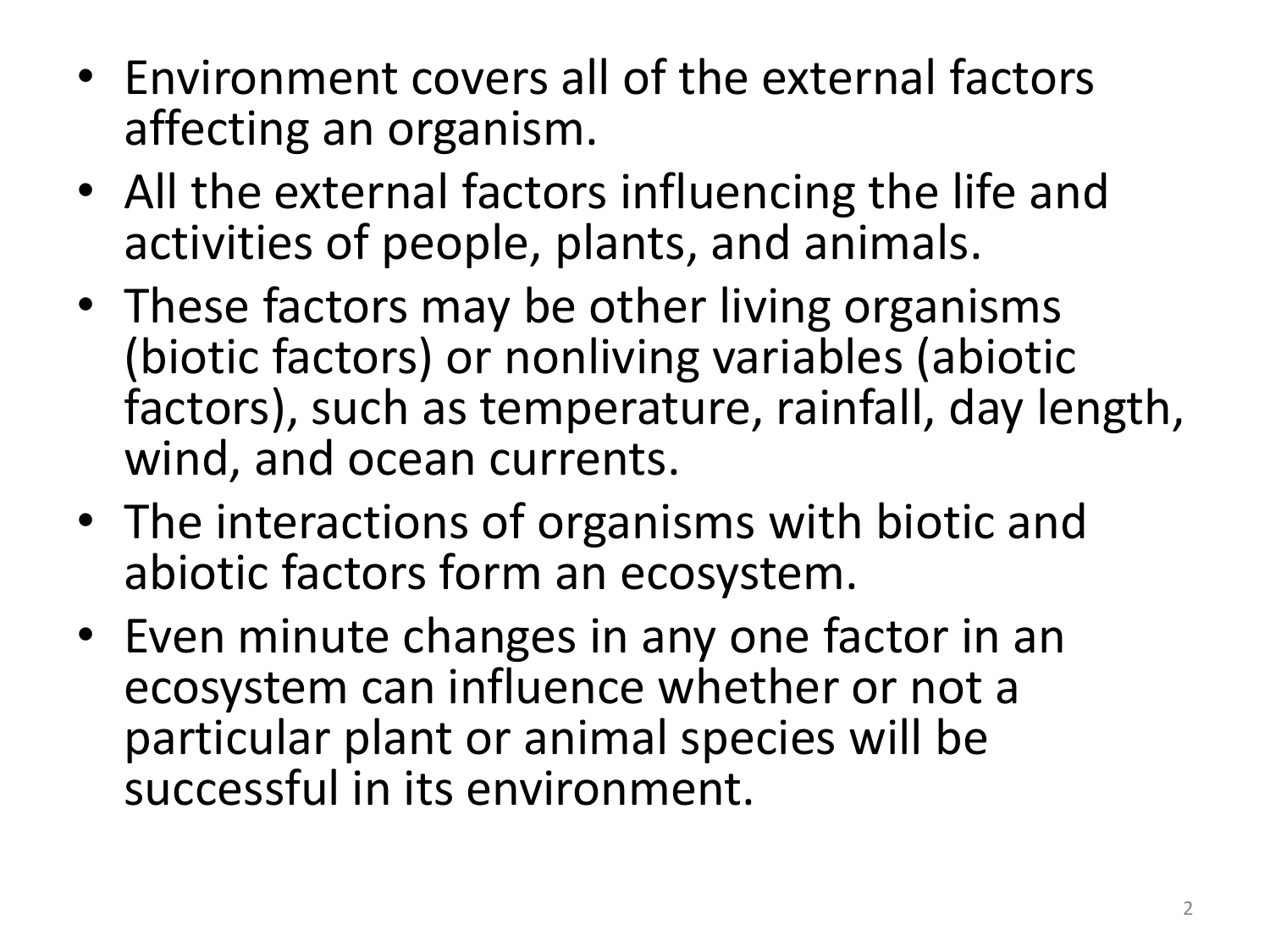- FACTORS THREATENING THE ENVIRONMENT
- Population Growth
- Human population growth is at the root of virtually all of the world's environmental problems. Although the growth rate of the world's population has slowed slightly since the 1990s, the world's population increases by about 77 million human beings each year. As the number of people increases, crowding generates pollution, destroys more habitats, and uses up additional natural resources.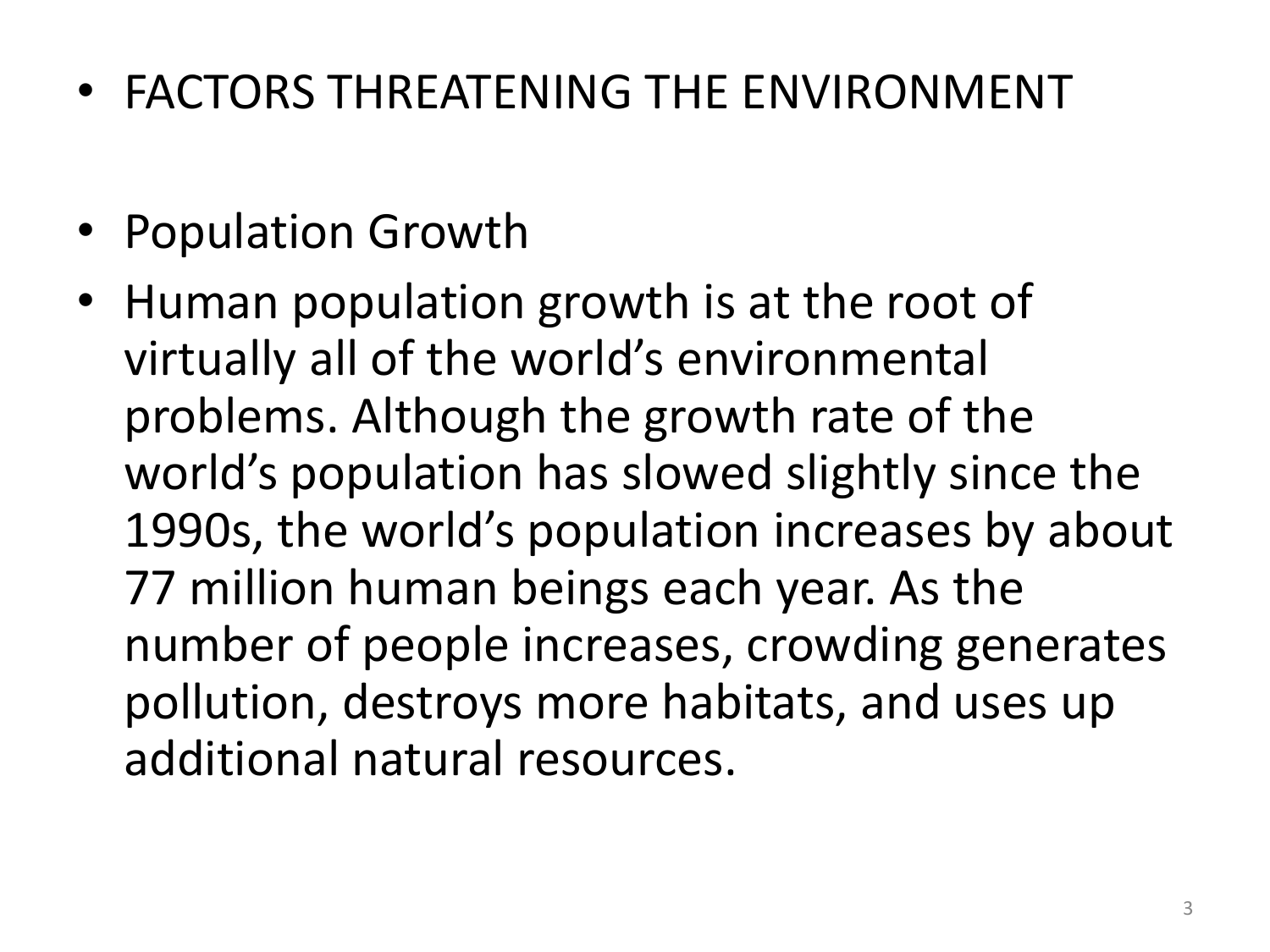• The Population Division of the United Nations (UN) predicts that the world's population will increase from 6.23 billion people in 2000 to 9.3 billion people in 2050. The UN estimates that the population will stabilize at more than 11 billion in 2200. Other experts predict that numbers will continue to rise into the foreseeable future, to as many as 19 billion people by the year 2200.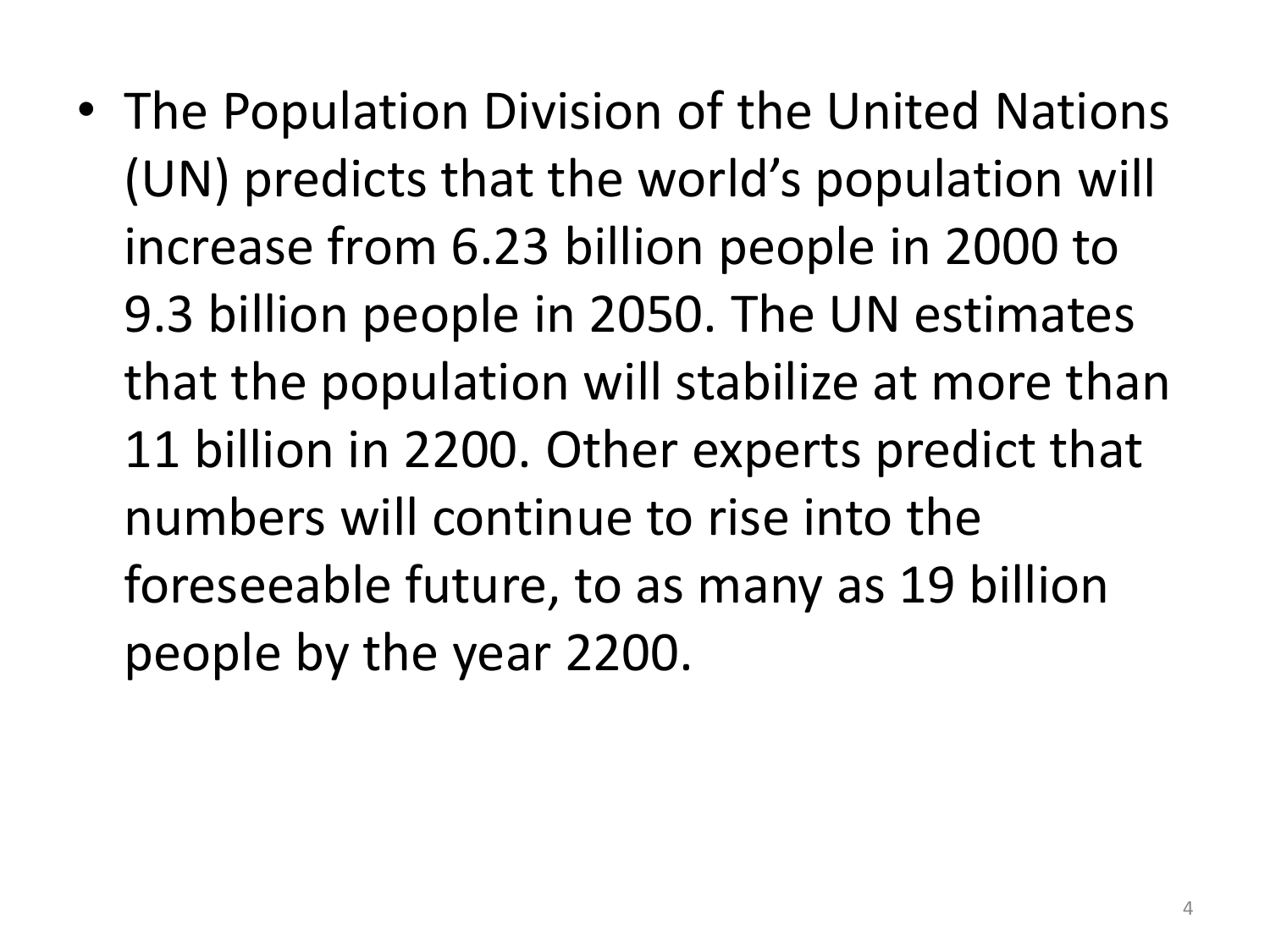- Global Warming
- Like the glass panes in a greenhouse, certain gases in the Earth's atmosphere permit the Sun's radiation to heat Earth. At the same time, these gases retard the escape into space of the infrared energy radiated back out by Earth. This process is referred to as the greenhouse effect. These gases, primarily carbon dioxide, methane, nitrous oxide, and water vapor, insulate Earth's surface, helping to maintain warm temperatures. Without these gases, Earth would be a frozen planet with an average temperature of about - 18°C (about 0°F) instead of a comfortable 15°C (59°F). If the concentration of these gases rises, they trap more heat within the atmosphere, causing worldwide temperatures to rise.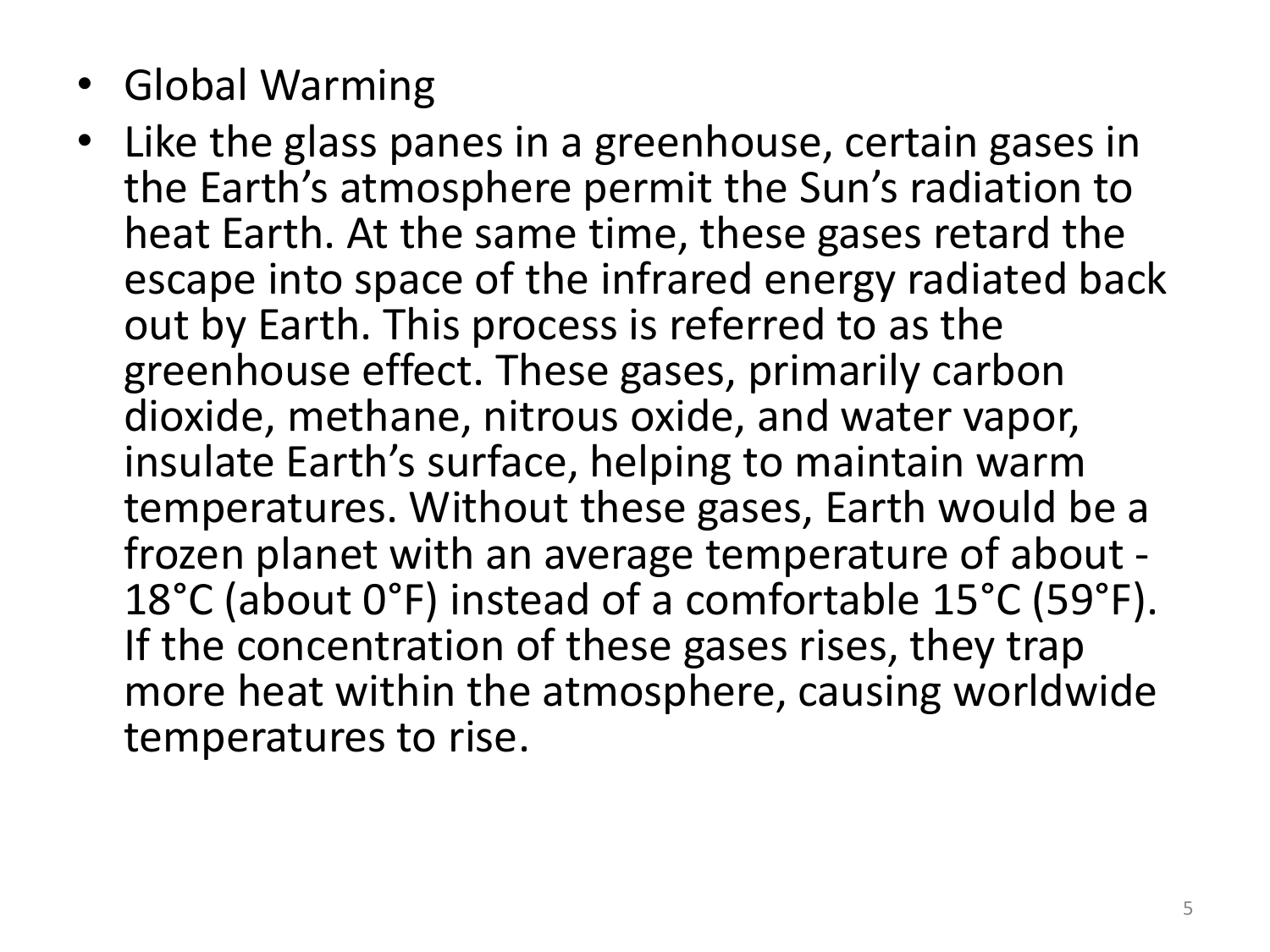- Depletion of the Ozone Layer
- The ozone layer, a thin band in the stratosphere (layer of the upper atmosphere), serves to shield Earth from the Sun's harmful ultraviolet rays. In the 1970s, scientists discovered that chlorofluorocarbons (CFCs) chemicals used in refrigeration, air-conditioning systems, cleaning solvents, and aerosol sprays destroy the ozone layer. CFCs release chlorine into the atmosphere; chlorine, in turn, breaks down ozone molecules. Because chlorine is not affected by its interaction with ozone, each chlorine molecule has the ability to destroy a large amount of ozone for an extended period of time.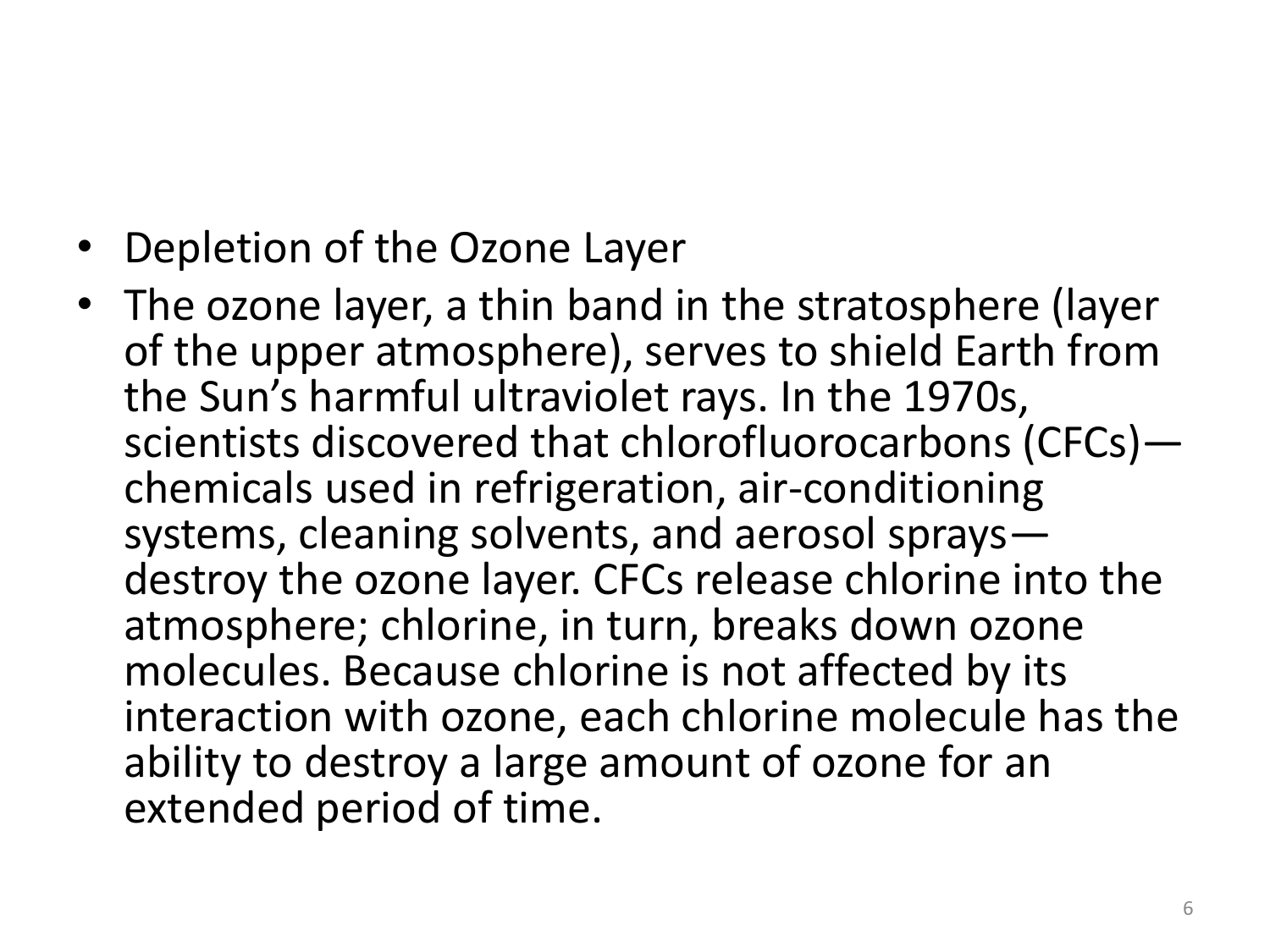- Habitat Destruction and Species Extinction
- Plant and animal species are dying out at an unprecedented rate (*see* Endangered Species). Estimates range that from 4,000 to as many as 50,000 species per year become extinct. The leading cause of extinction is habitat destruction, particularly of the world's richest ecosystems—tropical rain forests and coral reefs. If the world's rain forests continue to be cut down at the current rate, they may completely disappear by the year 2030. In addition, if the world's population continues to grow at its present rate and puts even more pressure on these habitats, they might well be destroyed sooner.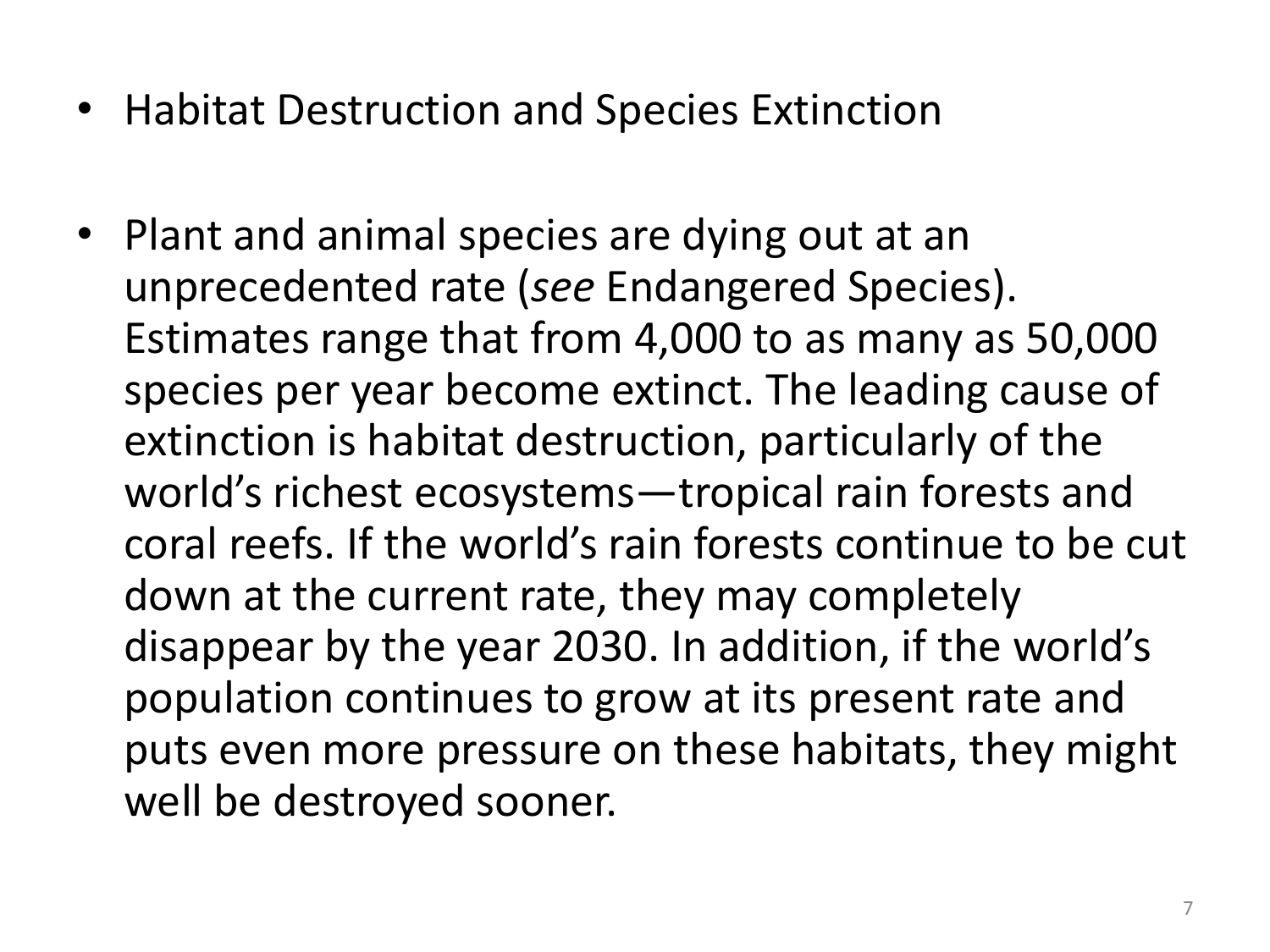- Air Pollution
- A significant portion of industry and transportation burns fossil fuels, such as gasoline. When these fuels burn, chemicals and particulate matter are released into the atmosphere. Although a vast number of substances contribute to air pollution, the most common air pollutants contain carbon, sulfur, and nitrogen. These chemicals interact with one another and with ultraviolet radiation in sunlight in dangerous ways. Smog, usually found in urban areas with large numbers of automobiles, forms when nitrogen oxides react with hydrocarbons in the air to produce aldehydes and ketones. Smog can cause serious health problems.
- Acid rain forms when sulfur dioxide and nitrous oxide transform into sulfuric acid and nitric acid in the atmosphere and come back to Earth in precipitation. Acid rain has made numerous lakes so acidic that they no longer support fish populations. Acid rain is also responsible for the decline of many forest ecosystems worldwide, including Germany's Black Forest and forests throughout the eastern United States.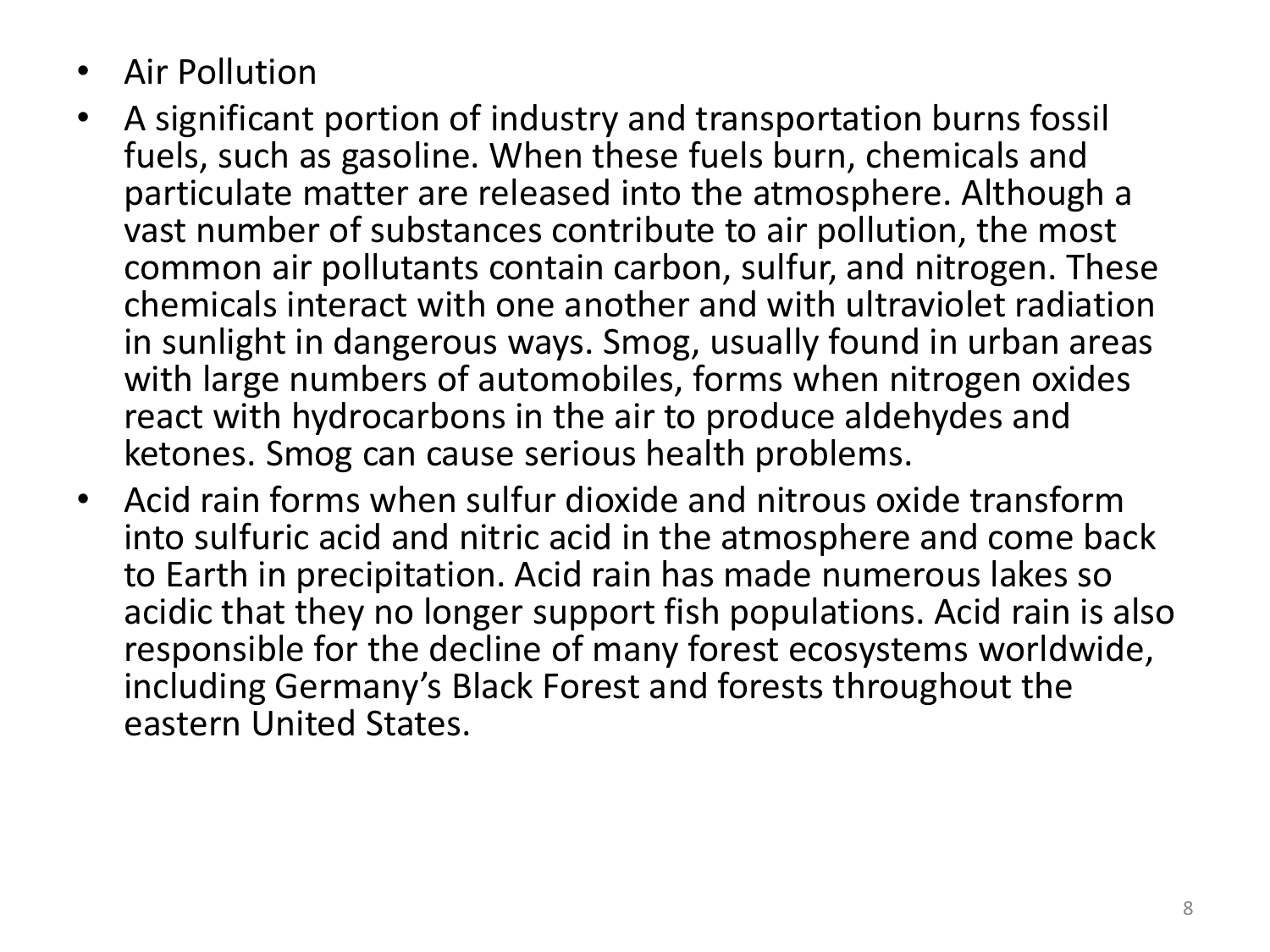## • **Water Pollution**

- Estimates suggest that nearly 1.5 billion people worldwide lack safe drinking water and that at least 5 million deaths per year can be attributed to waterborne diseases.
- Water pollution may come from *point sources* or *nonpoint sources*.
- Point sources discharge pollutants from specific locations, such as factories, sewage treatment plants, and oil tankers. The technology exists to monitor and regulate point sources of pollution, although in some areas this occurs only sporadically.
- Pollution from nonpoint sources occurs when rainfall or snowmelt moves over and through the ground. As the runoff moves, it picks up and carries away pollutants, such as pesticides and fertilizers, depositing the pollutants into lakes, rivers, wetlands, coastal waters, and even underground sources of drinking water. Pollution arising from nonpoint sources accounts for a majority of the contaminants in streams and lakes.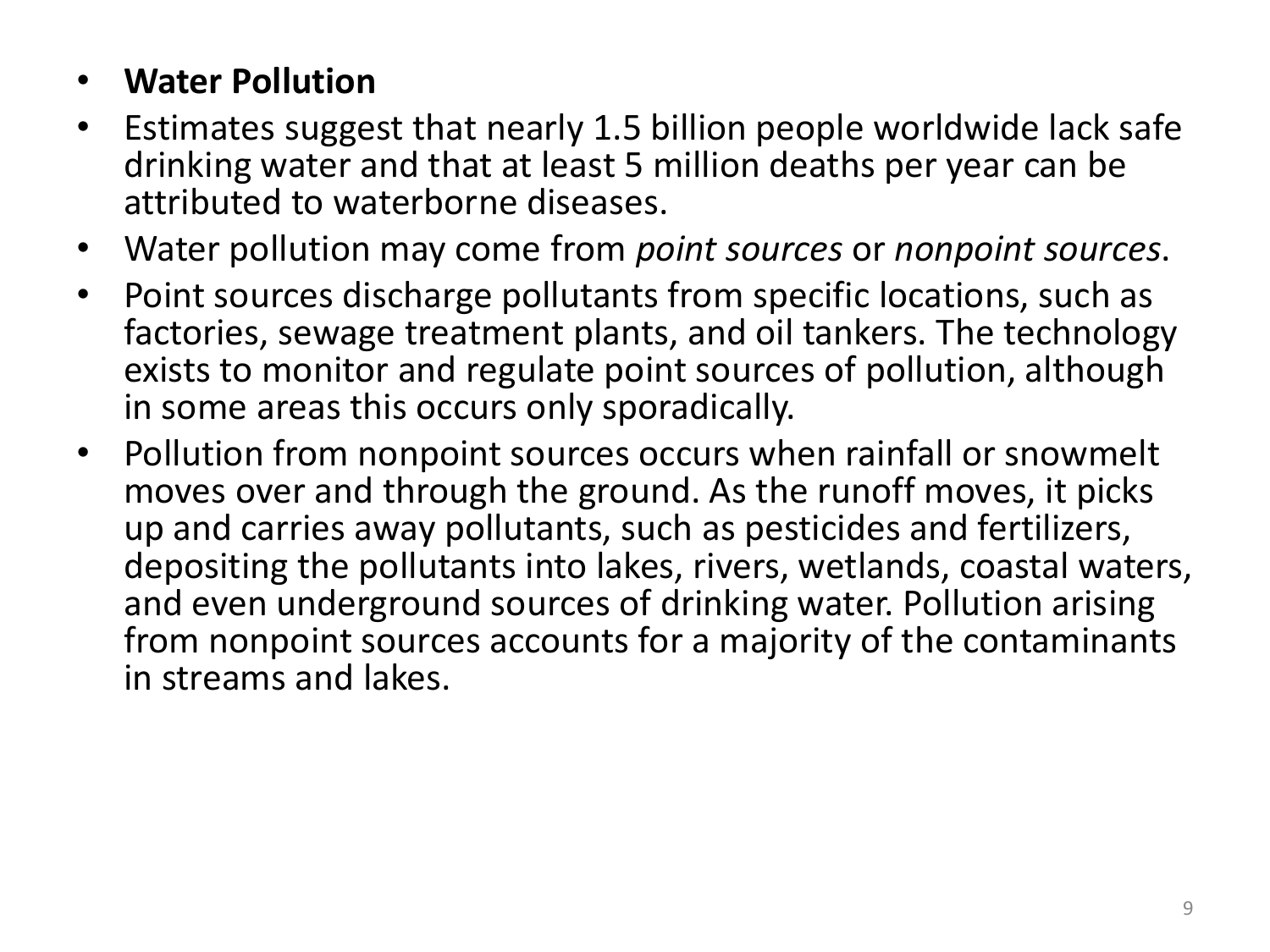- **Groundwater Depletion and Contamination**
- Water that collects beneath the ground is called groundwater.
- Worldwide, groundwater is 40 times more abundant than fresh water in streams and lakes.
- In the United States, approximately half the drinking water comes from groundwater.
- Although groundwater is a renewable resource, reserves replenish relatively slowly.
- Agricultural practices depending on this source of water need to change within a generation in order to save this groundwater source.